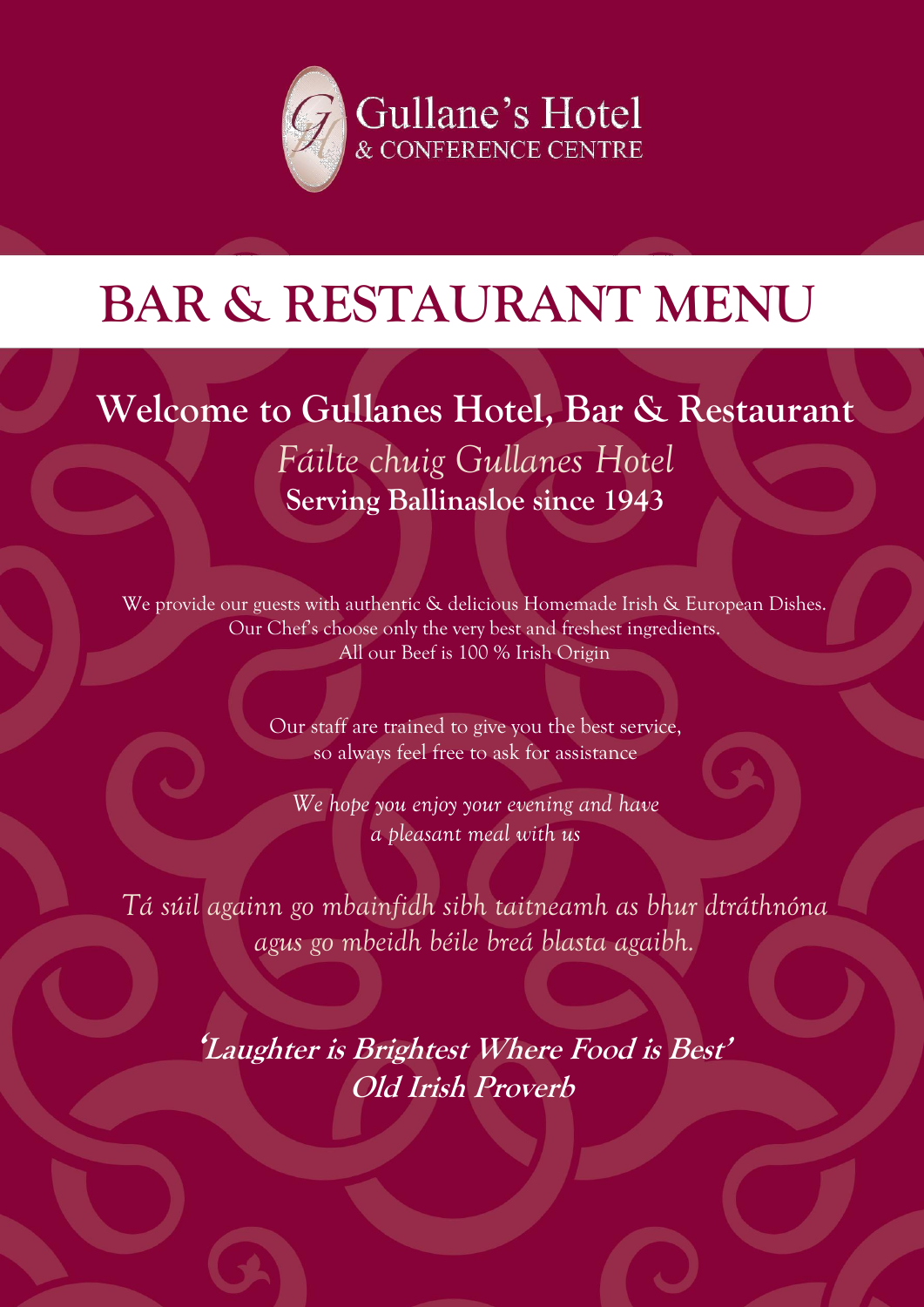### **STARTERS**

#### **Chef's Homemade Soup of the Evening**  $(GF) \in 4.90$

Served with a fresh crusty roll or homemade brown bread. ( 1,2,4,7,9,13)

#### **Sweetcorn, Tomato & Avocado Salad (V) € 8.50**

with our House Citrus Dressing (9)

#### **Galway Bay Creamy Seafood Chowder ( GF) € 9.50**

Fresh salmon, smoked haddock and cod, served with homemade brown bread. (1,2,4,5,7,13,14)

#### **Homemade Golden Fried Mushrooms € 8.50**

Mushrooms coated in breadcrumbs and deep fried, served with a garlic dip. ( 2,4,7,9,12,13)

#### **Roasted Beetroot & Goats Cheese Salad € 8.50**

Panko coated goats cheese, rocket, carrot, with a honey & rosemary dressing. ( 2,4,6,7,13) \* Main course option available **€ 12.50**

#### **House Style Baby Back Pork Ribs € 8.90**

Ribs marinated in a sweet and smoky barbeque sauce. \* Main course option available with side salad & chips **€ 16.00** (2,4,7,9.13)

#### **Potato Cake and Black Pudding € 8.50**

Homemade potato cake resting on seared black pudding with a mango & apple chutney. ( 2,6,7,9,13)

#### **Jumbo Prawn Salad ( GF) € 9.50**

Jumbo prawns with Siracha and lime mayonnaise. (3,4,5,7,13,14)

*Allergens : 1.Celery 2. Cereals Containing Gluten 3. Crustaceans 4. Eggs 5. Fish 6. Lupin 7. Milk 8. Molluscs 9.Mustard 10. Nuts 11.Peanuts 12.Seasame Seeds 13. Soya 14. Sulphur Dioxide Please note our Dishes are prepared in an environment where allergens may be present*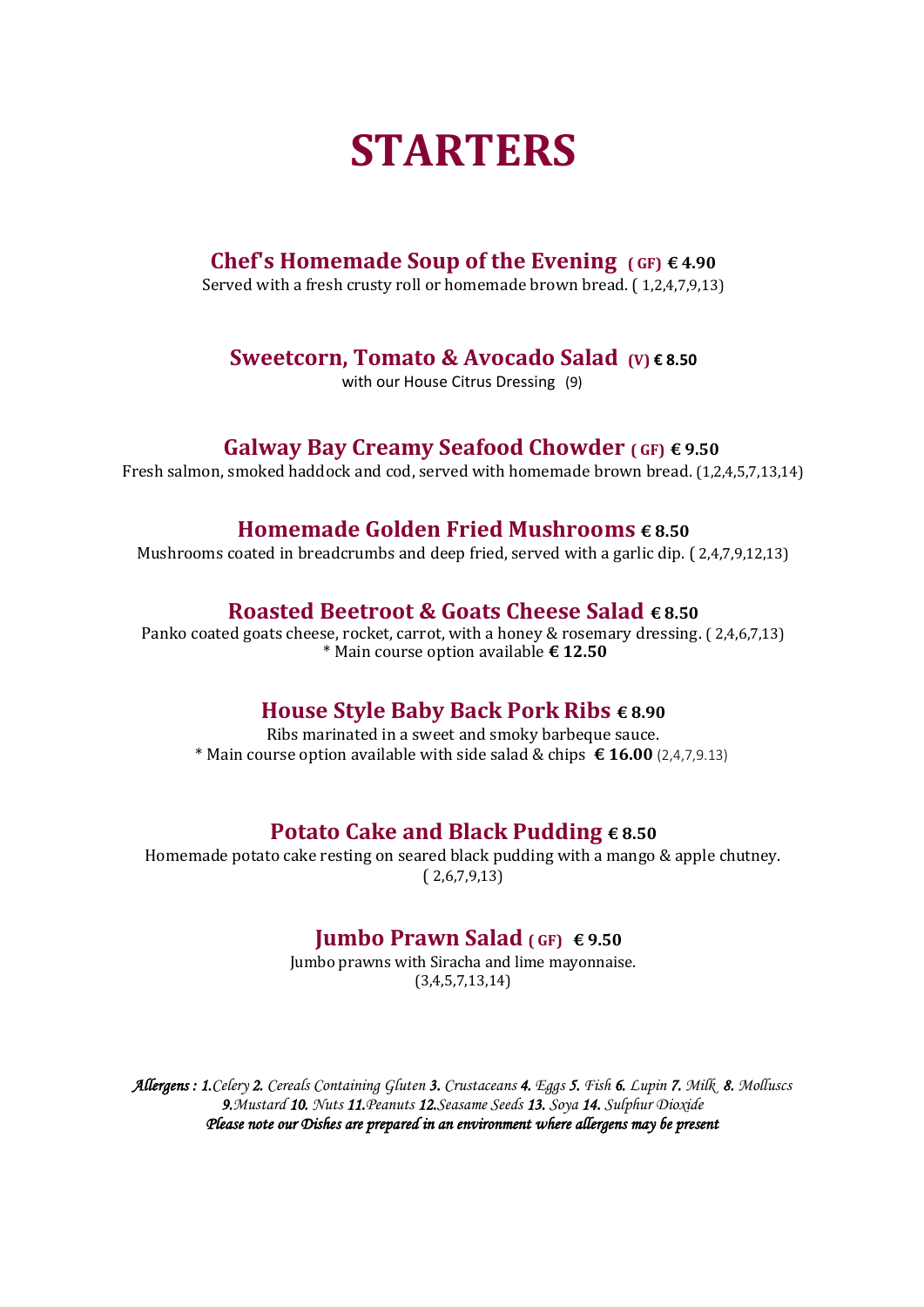## **MAIN COURSES**

#### **12 oz Sirloin Steak (GF) € 28.90**

Cooked to your liking and served on a bed of mashed potato, topped with mushrooms & onions. Served with chips and peppered sauce or garlic butter. ( 1,7,12,13,14)

#### **Roast Half Duck (GFR) € 21.90**

Honey ro asted, crispy half duck stuffed with apricot & potato stuffing. Served with an orange & hoisin sauce. (2,6,7,12,13,14) Served with seasonal vegetables & Creamy mashed potato.

#### **Braised Lamb Shank (GF) € 19.90**

Braised slowly for four hours in a tomato & rosemary jus. Served on a bed of creamy mashed potato with a side of seasonal vegetables. ( 1,7,13,14)

#### **Roast Stuffed Chicken Supreme € 17.90**

Breast of chicken stuffed with Kelly's black pudding & mushroom duxelle. Served with a mushroom & fresh thyme jus. Served with seasonal vegetables & Creamy mashed potato. ( 1,6,7,12,13,14)

#### **Thai Green Chicken Curry (GF)€ 15.90**

Green curry with coconut milk, spring onion, lemongrass, peas and peppers, served with basmati rice. ( 1,3,5,7,10,13) Vegetarian available **(Vg)**

#### **Gullane's Signature Gourmet Burger ( GFR) € 16.90**

Freshly ground 10oz prime Irish beef , topped with a smoked Applewood cheese, smoked bacon and Ballymaloe tomato relish. Served on a Brioche Bun, with Chips. ( 2,4,7 ,9, 13,14)

#### **Smoked Paprika Chicken Penne Pasta € 15.90**

Chicken marinated in smoked paprika and tossed in penne pasta. Served in a creamy fresh basil sauce and topped with garlic bread. ( 1,2,4,7,13,14)

#### **Sweet Potato & Lentil Coconut Curry (V) € 15.90**

Served with basmati rice. ( 1,3,5,7,10,13)

#### **Vegetable Pasta (VG) € 14.90**

*Vegan option available on request* Stir fry of vegetables in a homemade tomato & basil sauce. Topped with Parmesan cheese & garlic bread. ( 1,2,4,7,9) *Allergens : 1.Celery 2. Cereals Containing Gluten 3. Crustaceans 4. Eggs 5. Fish 6. Lupin 7. Milk 8. Molluscs 9.Mustard 10. Nuts 11.Peanuts 12.Seasame Seeds 13. Soya 14. Sulphur Dioxide Please note our Dishes are prepared in an environment where allergens may be present*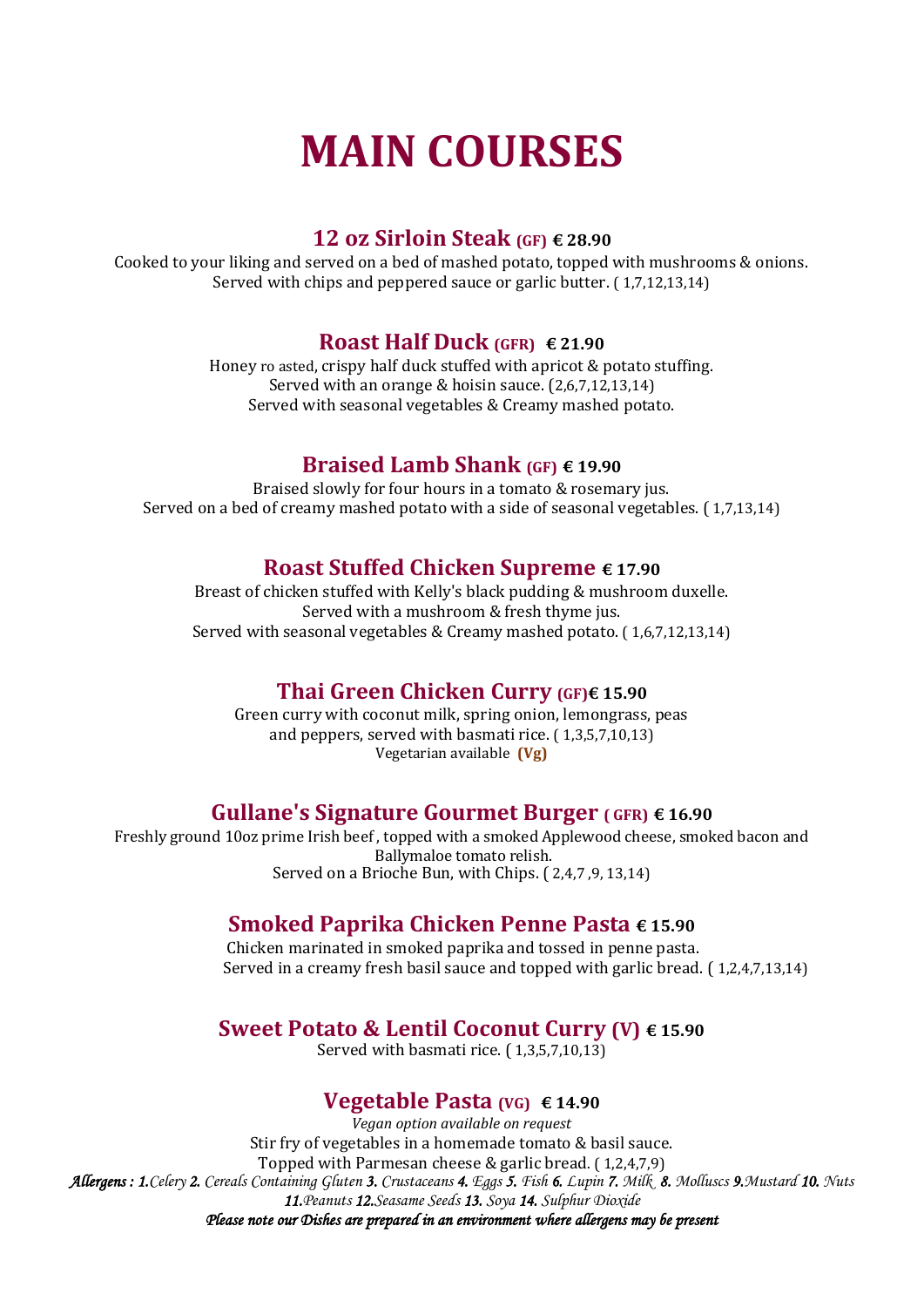#### **Thai Green Seafood Curry ( GF) € 17.90**

Green curry with coconut milk , spring onion, lemongrass , peas and peppers, served with basmati rice.  $(1,3,5,7,8,10,13)$ 

#### **Baked Fillet of Salmon ( GF) € 17.90**

Spiced fillet of salmon with a creamy pesto sauce. ( 1,5,7,10,11,13)

#### **King Prawn Penne Pasta € 16.90**

Prawns marinated in smoked paprika and tossed in penne pasta. Served in a creamy fresh basil sauce and topped with garlic bread. (1,2,3,4,5,7,13,14)

#### **Roast Joint of the Evening € 15.90**

On a bed of creamy mashed potato with a side of seasonal vegetables. (7, 12,14)

### **SIDE DISHES**

| € 3.00<br>(2,7)   |
|-------------------|
| € 1.50<br>(4)     |
| € 3.50            |
| € 3.00<br>(7, 14) |
| € 3.00<br>(9)     |
| € 3.50<br>(14)    |
| € 2.00<br>(7)     |
| € 2.50            |
| € 3.50<br>(2,4,7) |
|                   |

*Allergens : 1.Celery 2. Cereals Containing Gluten 3. Crustaceans 4. Eggs 5. Fish 6. Lupin 7. Milk 8. Molluscs 9.Mustard 10. Nuts 11.Peanuts 12.Seasame Seeds 13. Soya 14. Sulphur Dioxide*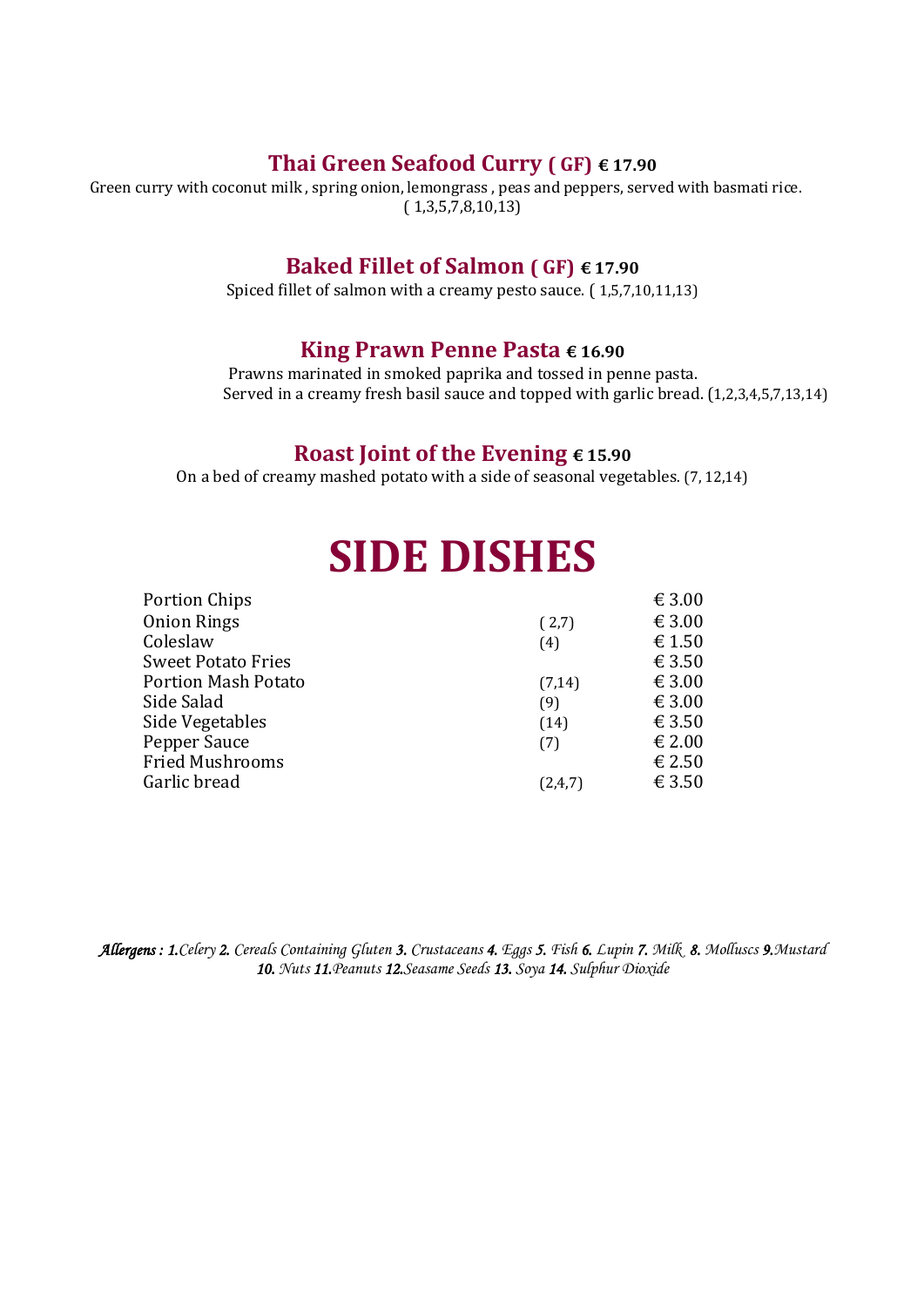### **DESSERTS**

#### **Warm Apple Pie Served with Crème Anglaise € 5.90** ( 2,4,7)

**Mississippi Mud Pie**  *Topped with Hot Chocolate Sauce and Vanilla Ice Cream* **€ 6.90** ( 2,4,7,13,14)

#### **Warm dark chocolate & cranberry cake**  $(V)$  (GF) **Served with vanilla ice cream € 6.90** (10,13)

**Homemade Cheesecake of the Evening € 5.90** ( 2,4,7,12,13)

**Selection of Ice Cream served in a Crispy Tuille Basket € 5.90(GFR)** (2,7)

**Sticky Toffee Pudding € 5.90** ( 2,7,13,4)

**Strawberry Pavlova**  $\epsilon$  **5.90 (GF)** (4)

**Add a Scoop of Ice Cream to any Dessert € 1.90**

*Allergens : 1.Celery 2. Cereals Containing Gluten 3. Crustaceans 4. Eggs 5. Fish 6. Lupin 7. Milk 8. Molluscs 9.Mustard 10. Nuts 11.Peanuts 12.Seasame Seeds 13. Soya 14. Sulphur Dioxide*

*Please note our Dishes are prepared in an environment where allergens may be present*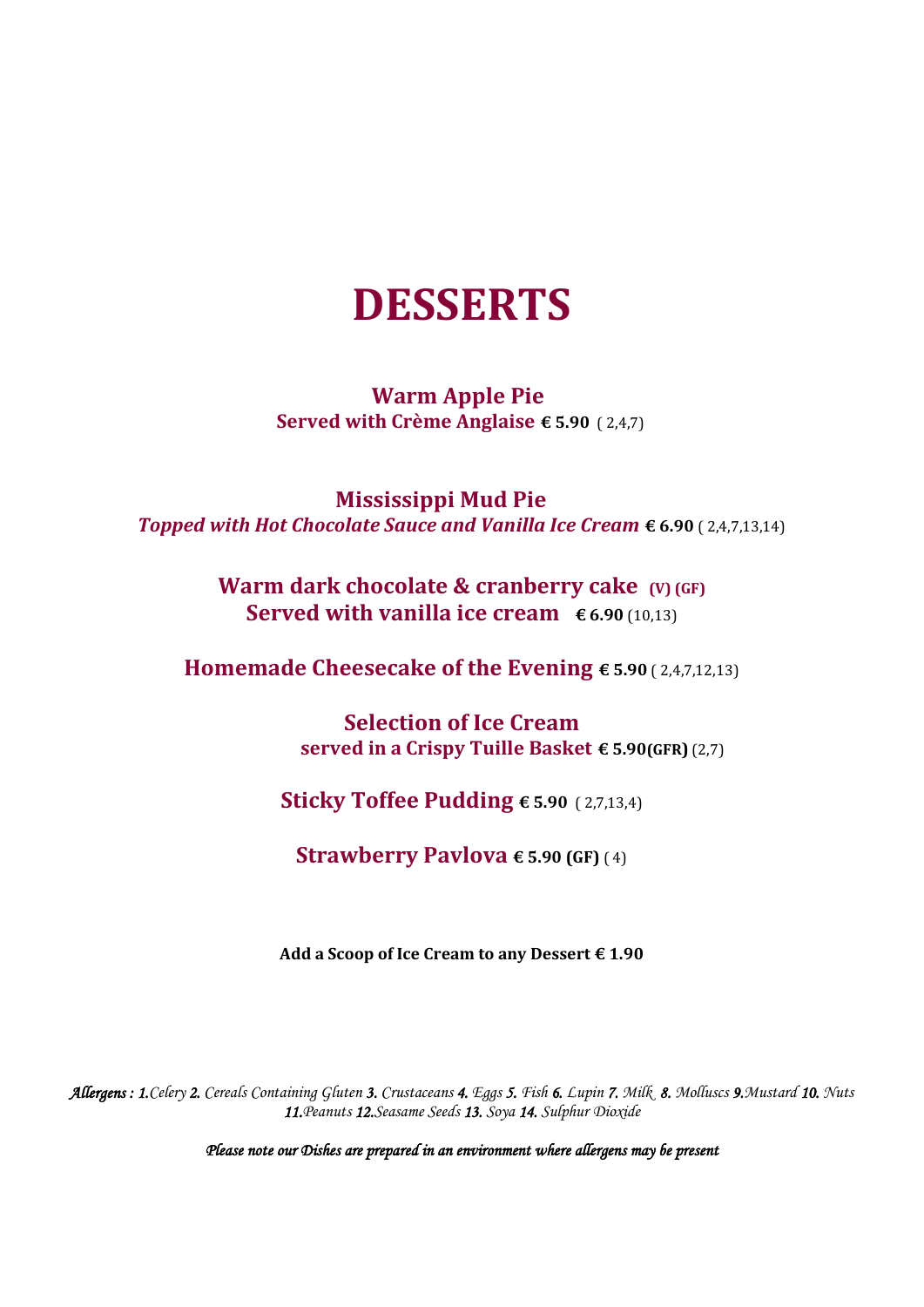### **CHILDREN'S MENU**

**½ Homemade Cream of Soup of the Day € 3.50** ( 1,4,7,14) **Garlic Bread € 3.50** ( 2,4,7)

**\*\*\*\*\*\***

**Children's Joint of the Evening € 10.00** served with creamy mashed potato & vegetables ( 7,12)

**Penne Pasta served with Creamy Tomato Sauce on the Side € 5.00** (2,4**)**

**Chicken Goujons & Chips € 7.50** ( 2,7)

**Chicken Nuggets & Chips € 6.50** ( 2,7)

**Sausages & Chips € 6.50** ( 2,4,14)

**Bangers & Mash € 6.50** ( 2,4,7,12,14)

**\*\*\*\*\*\***

**Jelly & Ice Cream € 4.00 (7)** 

#### **Selection of Ice Cream € 4.00 (7)**

*Allergens : 1.Celery 2. Cereals Containing Gluten 3. Crustaceans 4. Eggs 5. Fish 6. Lupin 7. Milk 8. Molluscs 9.Mustard 10. Nuts 11.Peanuts 12.Seasame Seeds 13. Soya 14. Sulphur Dioxide Please note our Dishes are prepared in an environment where allergens may be present*